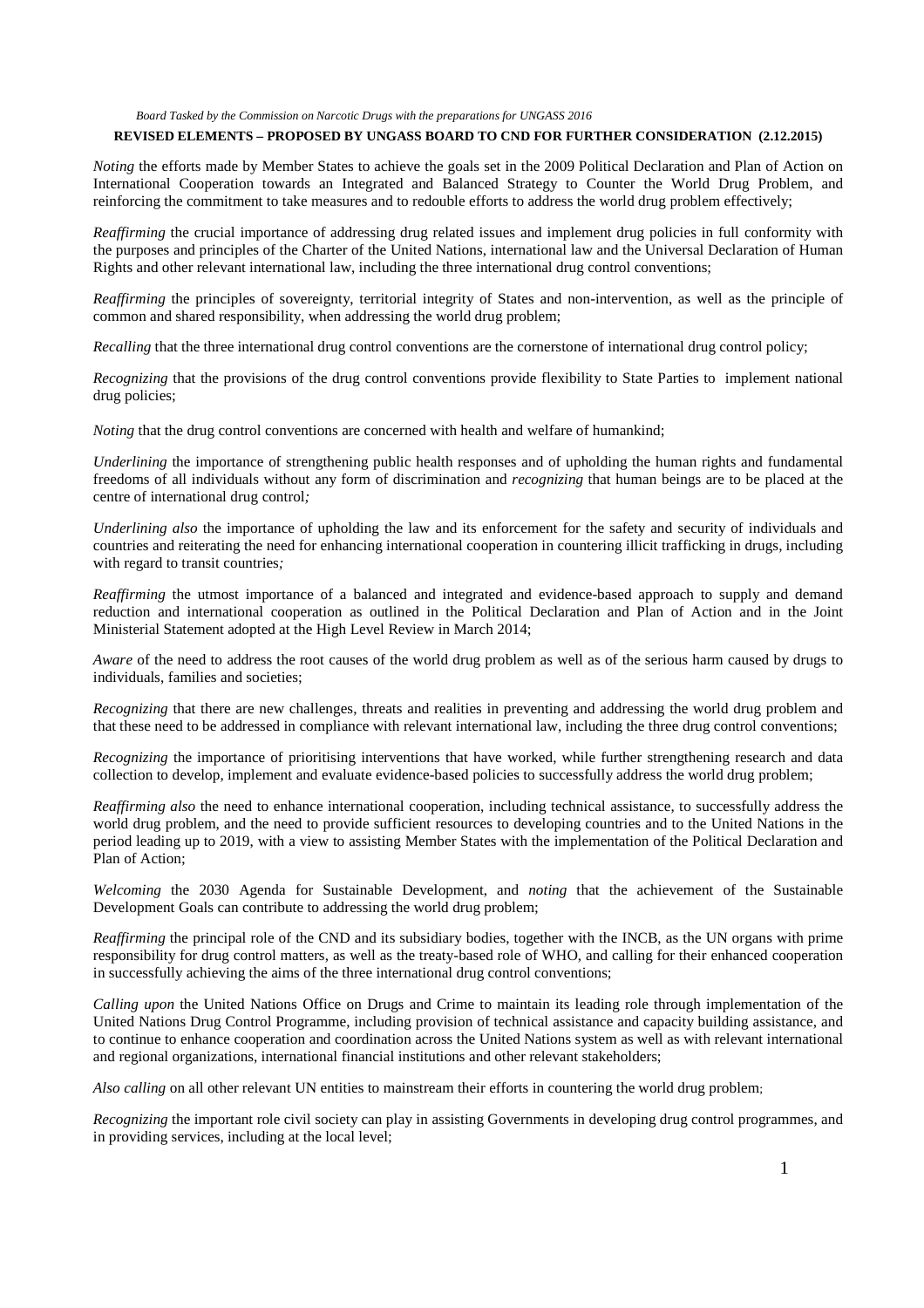# **1. Operational recommendations on demand reduction and related measures, including prevention and treatment, as well as health-related issues; and ensuring the availability of controlled substances for medical and scientific purposes, while preventing their diversion**

*Reiterating our commitment* to health, welfare and well-being of individuals and society through national and international comprehensive, scientific evidence-based demand reduction initiatives, we recommend to:

# *[prevention]*

- Implement practical measures to protect children and young people from the illicit use of narcotic drugs and psychotropic substances by providing them with opportunities to develop life skills, enjoy equal positive opportunities and supporting parenting;
- *-* Increase availability, coverage and quality of scientific-evidence based prevention and age-appropriate education strategies and tools, including at schools and in the media*,* to reduce drug initiation and delay the transition to drug use disorders;
- *-* Enhance the capacity of teachers and education and community institutions to provide counselling and prevention services for young people,
- *-* Promote the collection of data on drug use and epidemiology and promote the use of international standards, such as the UNODC International Standards on Drug Use Prevention, to formulate effective prevention strategies and programmes;

## *[treatment, including HIV/AIDS prevention, treatment and care]*

- *-* Recognize drug dependence as a multi-factorial health disorder; implement effective evidence-based drug treatment and care programmes, such as community based programs, and strengthen rehabilitation, social reintegration and recovery of dependent drug users;
- *-* Develop outreach programmes and campaigns to encourage drug users to seek treatment;
- *-* Recognize the right of drug users to give an informed consent to treatment;
- *-* Ensure non-discriminatory access to screening, treatment, including behavioural and medication-assisted treatment, and social rehabilitation, integration and recovery programmes for people affected by drug use, including access to such services in prisons and after imprisonment, giving particular attention to vulnerable members of society and gender specificities*;*
- *-* Develop practices aimed at strengthening cooperation among law enforcement, justice system, health authorities and social services agencies;
- *-* Enhance international cooperation and capacity building, including for the development of rehabilitation and recovery centres*;*
- *-* Consider implementing measures aimed at minimizing the health and social consequences of drug use, with respect to national policies;
- *-* Consider the use of existing guidelines jointly developed by WHO, UNODC and UNAIDS and international standards, such as the international standards on substance abuse treatment and provide assistance and training to health professionals;
- *-* Adopt measures to reduce transmission of HIV and other blood-borne diseases associated with drug use and enlarge access to such interventions, including in prisons and other custodial settings;

[adequate availability of controlled substances for medical and scientific purposes, while preventing their diversion]

- *-* Establish and implement national legislative and regulatory frameworks to improve access to controlled medicines, especially in developing countries*,* while preventing their diversion, abuse and trafficking*;*
- *-* Strengthen capacity of national regulatory and health authorities, including through training of health professionals on access to controlled medicines, and increase the awareness and support at the community level;
- *-* Develop national assessments and programmes, in cooperation with UNODC, the INCB and the WHO, to remove barriers to availability, within appropriate control mechanisms outlined in the three international drug control conventions;
- *-* Encourage a regular update of the WHO model lists of essential medicines and informed and coordinated scheduling decisions by the Commission on Narcotic Drugs;
- *-* Enhance international cooperation and capacity building and encourage exchange of information, lessons learnt and best practices in designing and implementing regulatory, financial, educational and administrative and other related measures;
- *-* Encourage the use of WHO Guidance for Availability and Accessibility of Controlled Medicines and the I2ES system*;*
- *-* Address issues related to the affordability of controlled medicines*;*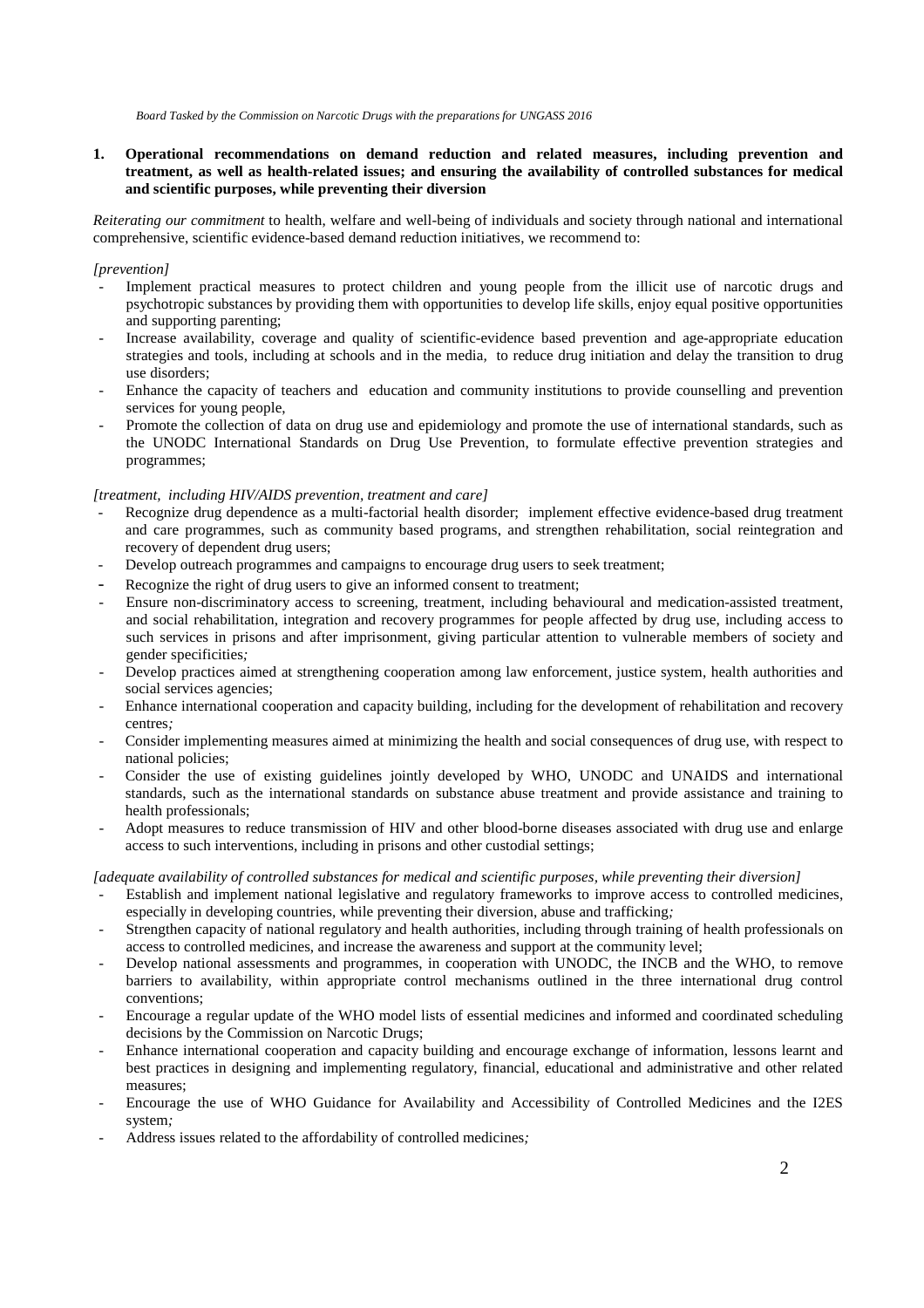# **2. Operational recommendations on supply reduction and related measures; responses to drug-related crime; and countering money-laundering and promoting judicial cooperation**

*Reiterating our commitment* to safety and security of individuals and society and to strengthen our efforts in countering drug-related crime and violence, we recommend to:

# *[prevention of crime]*

- *-* Strengthen efforts on international, regional and national level in preventing drug-related crime and drug-related violence, manufacture, supply and trafficking of drugs, consistent with international human rights norms, and integrate such measures with law enforcement efforts*;*
- **-** Promote data collection, research and sharing of information as well as best practices on criminal justice responses to drug related offences;
- **-** Promote of a culture of lawfulness and effective role of civil society and encourage law enforcement to closely cooperate with local communities;

# *[international drug trafficking]*

- **-** Disrupt organized criminal groups involved in illicit drug trafficking and prevent the abuse of legitimate commercial trade for illicit activities, also in transit countries, and consider using existing operational initiatives and technical assistance activities;
- **-** Strengthen international cooperation in criminal matters, including judicial cooperation and mutual legal assistance;
- **-** Promote intelligence and information sharing among law enforcement and border control platforms, including through regional information centres and networks, and promote joint operations, regionally and internationally;
- **-** Enhance the capacity of border control and law enforcement agencies through technical assistance , including through the provision of equipment and technology to monitor drug trafficking*;*
- **-** Address new trafficking routes and trends;

# *[links with other forms of organised crime]*

- **-** Address links between drug trafficking, corruption, terrorism and its financing*,* gangs and youth violence as well as other forms of organized crime, including trafficking in humans, smuggling of migrants*,* trafficking in small arms*,* cybercrime, trafficking in wildlife products, and money-laundering;
- **-** Encourage the use of existing international mechanisms to combat all forms of organized crime and enhance cooperation on transnational organised crime networks in the national, regional and sub-regional context*;*
- **-** Consider ratifying relevant international legal instruments, including the United Nations Convention against Transnational Organized Crime and the Protocols thereto, the United Nations Convention against Corruption and the United Nations counter-terrorism legal instruments, and take measures to effectively implement these international legal instruments;
- **-** Promote/support data collection, research and intelligence sharing across regions to ensure effective policy-making,
- **-** Enhance the capacity to counter money-laundering and illicit financial flows stemming from drug trafficking, to address financial havens and identify money-laundering risks linked to new technologies;
- **-** Strengthen international and regional cooperation to enhance timeliness of freezing of assets and asset recovery*;*

## *[countering corruption]*

**-** Ensure that measures aimed at addressing the links between corruption and drug-related crime are included in comprehensive national counter-narcotic strategies and strengthen efforts to implement such measures*;*

# **3. Operational recommendations on cross-cutting issues: drugs and human rights, youth, women, children and communities**

*Reiterating our commitment* to the rule of law, justice and protection of human rights in implementing drug policies, we recommend to:

# *[special attention to youth, women, children, members of vulnerable populations and indigenous peoples]*

- *-* Enhance targeted efforts to protect the health of human beings, in particular children and young people, by preventing them from using drugs and encourage cooperation with universities and schools as well as with relevant international organizations including UNODC, WHO, UNESCO and UNICEF in the elaboration of prevention programmes*;*
- Give special attention to age-specific and gender-specific needs in treatment programmes;
- *-* Implement targeted practical measures to prevent and address the use of children, young people and women in the illicit production and drug trafficking;
- *-* Develop interventions targeted at gangs and youth violence to provide them with alternative ways of life;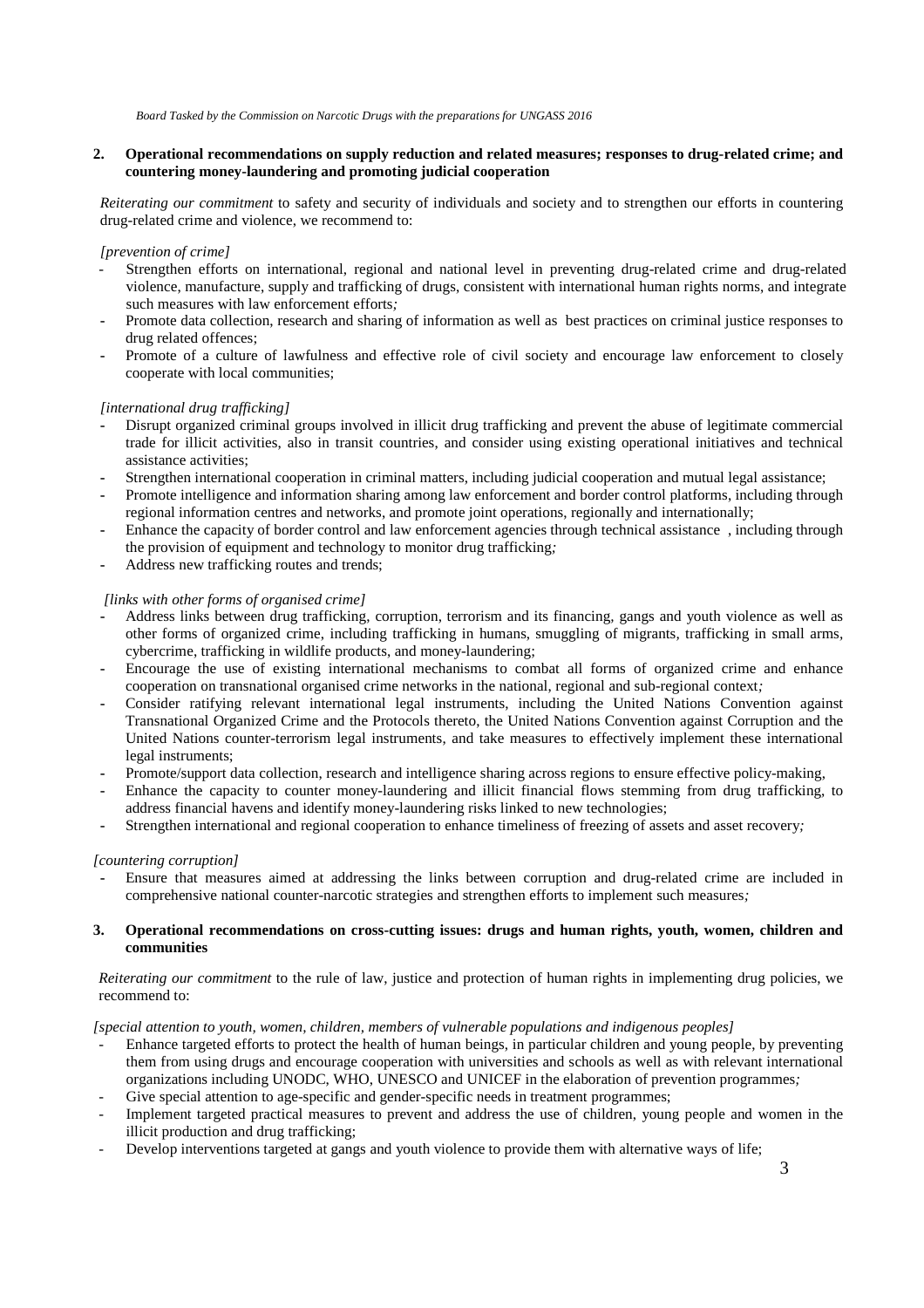*-* Promote international cooperation with a view to promoting universal respect and responsibility for and observance of human rights and fundamental freedoms for all, including the right to health and right to development;

*[proportionate and effective criminal justice policies and legislative responses]* 

- **-** Invite to consider reviewing drug sentencing policies to include alternative measures to incarceration for actions of minor, non-violent nature, taking into consideration special needs of women and first-time offenders*;*
- **-** Take measures to avoid overcrowding of prisons*;*
- **-** Promote consistent and proportionate sentencing, whereby the severity of penalties is consistent with the gravity of offences;
- **-** Ensure capacity-building of authorities on proportional and adequate criminal justice responses;

# *[legal guarantees and safeguards pertaining to criminal justice proceedings]*

- **-** Ensure legal guarantees and safeguards pertaining to criminal justice proceedings, including practical measures towards the prohibition of arbitrary arrest and detention, torture and other forms of ill treatment and ensure the protection of the right of fair trial in accordance with international norms, including by implementation of independent and effective investigations to bring alleged perpetrators to justice;
- **4. Operational recommendations on cross-cutting issues: new challenges, threats and realities in preventing and addressing the world drug problem in compliance with relevant international law, including the three drug control conventions; strengthening the principle of common and shared responsibility and international cooperation**

*Reiterating our commitment* to address new and emerging threats posed to health and safety of individuals and society, and to strengthen our international cooperation efforts, we recommend to:

## *[ATS, including methamphetamine]*

- *-* Support research, data collection and analysis of scientific evidence and sharing of information on illicit trafficking in ATS including methamphetamine and develop best practices to cover supply and demand reduction;
- *-* Strengthen international and regional cooperation in tackling ATS, including methamphetamine and promote the use of existing mechanisms, joint operations and sharing of good practices among practitioners involved in supply and demand reduction;

## *[NPS, precursors and pharmaceuticals]*

- *-* Strengthen national responses and take measures to reduce the demand for NPS and the misuse of pharmaceuticals and precursors;
- *-* Develop tailored prevention and treatment policies of NPS, and actively share information on national health-related experiences and treatment models relevant to the health problems associated with NPS;
- *-* Strengthen the use of national and international established reporting systems, such as the Early Warning Advisory, Global SMART Programme;
- *-* Commit to implement time-effective control or regulatory measures within national legislative and administrative systems to tackle the emergence of NPS and encourage prioritising, evidence-based WHO assessment, informed scheduling decisions by the Commission on Narcotic Drugs on NPS;
- *-* Address the use of precursors, pre-precursors and alternative precursors, including in the manufacture of ATS;
- **-** Enhance capacity of national laboratories and law enforcement agencies for identification of NPS and promote crossborder cooperation to prevent their misuse and diversion; promote thereby the use of the ION Project implemented by INCB;
- **-** Consider partnerships with chemical and pharmaceutical industries and encourage use of developed guidelines, such as the INCB Guidelines for a Voluntary Code of Practice for the Chemical Industry;

## *[use of the internet and the dark net]*

Support research, data collection and analysis of evidence and sharing of information, as well strengthen law enforcement responses aimed at reducing the misuse of the Internet, including the use of the Dark Net, for illicit drug-related purposes including the illicit trafficking and sales of drugs and encourage the use of the INCB Guidelines for Governments on Preventing the Illegal Sale of Internationally Controlled Substances through the Internet;

## *[the principle of common and shared responsibility and international cooperation]*

**-** Establish objective, reliable monitoring systems for developing evidence-based drug policies and encourage sharing of lessons learned;